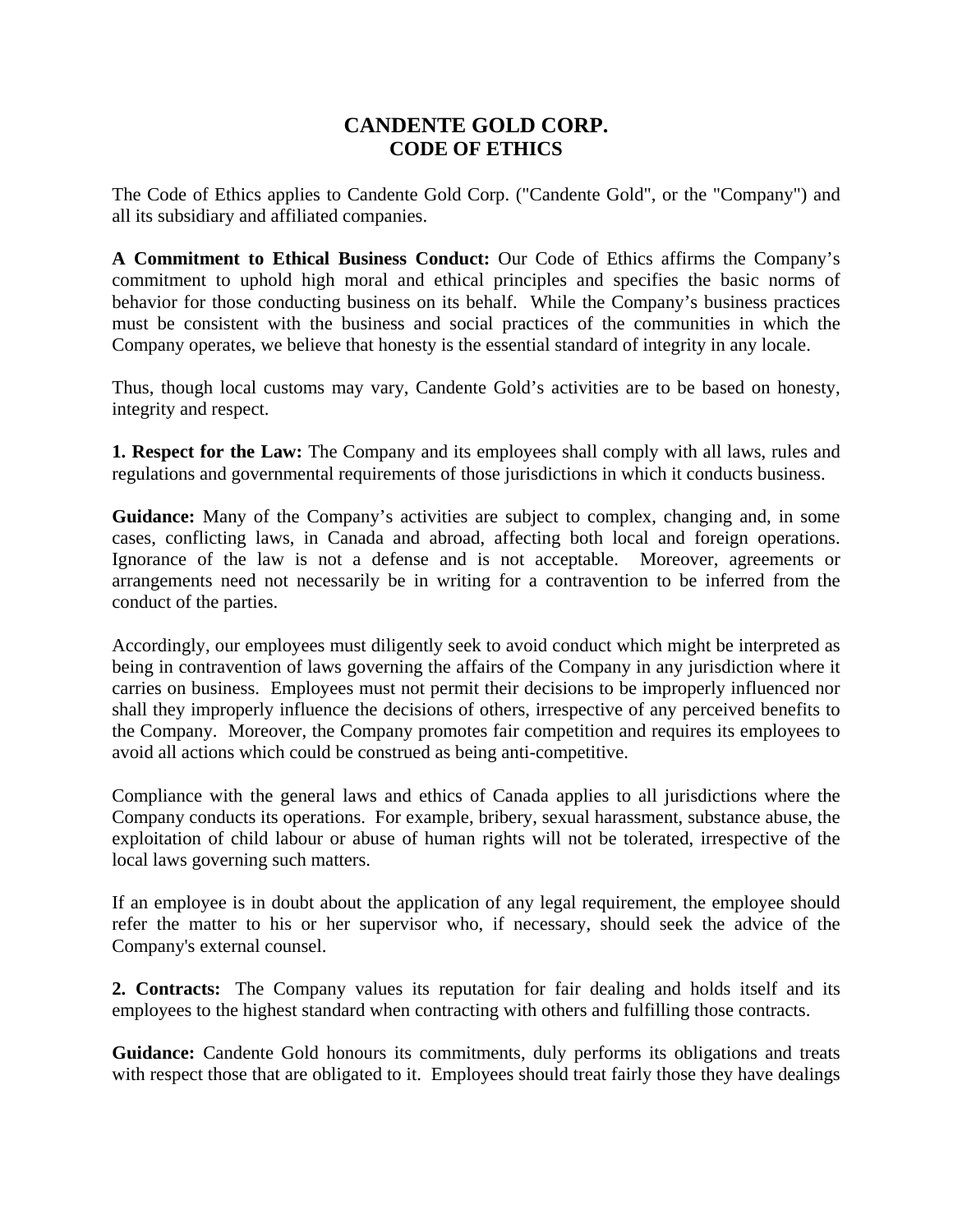with and be honest with the Company, its suppliers, customers, partners and others in its employ as well as members of the communities in which it carries on its operations.

Negotiations must be carried out in good faith with no intention to mislead. Employees must refrain from disparaging competitors or their products and should not improperly seek competitors' trade secrets or other confidential information nor take improper or unlawful advantage of others in its business dealings.

**3. Gifts and Entertainment:** Candente Gold discourages the receiving of gifts or entertainment by employees from persons outside the Company, and discourages the giving of gifts or entertainment by employees on behalf of the Company to persons outside the Company. Such practices are permissible only where they involve moderate values and conform to the following basic principles:

- they are infrequent
- they legitimately serve a definite business purpose
- they are appropriate to the business responsibilities of the individuals
- they are within limits of reciprocation as a normal business expense

**Guidance:** Candente Gold strives to maintain the highest standards of ethics in its relations with those with whom it does business. Secret commissions or other direct or indirect compensation to third parties or their family members, friends or associates are contrary to these principles. Actions taken and decisions made by Company employees should be on the basis of an impartial and objective assessment of the facts in each situation, free from influence by gifts, favours and the like, which may adversely affect the judgements involved. While gifts of services may foster important business relationships, the Company must avoid either the fact or the appearance of improper influence in its relationships with organizations or individuals with whom the Company deals in the course of its business.

If you have any doubt about the possible application of these principles to specific circumstances, consult your supervisor or the Company's Chief Executive Officer.

**4. Books and Records:** The Company's books and records will reflect, in an accurate and timely manner, all Company transactions.

**Guidance:** All financial statements and books, records and accounts of the Company must accurately reflect transactions and events and conform both to legal requirements and accounting principles and also to the Company's system of internal accounting. As an employee, you have the responsibility to ensure that false or intentionally misleading entries are not made by you, or anyone who reports to you, in the Company's accounting records. Regardless of whether reporting is required by law, dishonest reporting within the Company or to organizations or people outside the Company is strictly prohibited. All officers and employees of the Company that are responsible for financial or accounting matters are also required to ensure the full, fair, accurate, timely and understandable disclosure in all periodic reports required to be filed by the Company with securities and other regulatory authorities. This commitment and responsibility extends to the highest levels of our organization, including our Chief Executive Officer and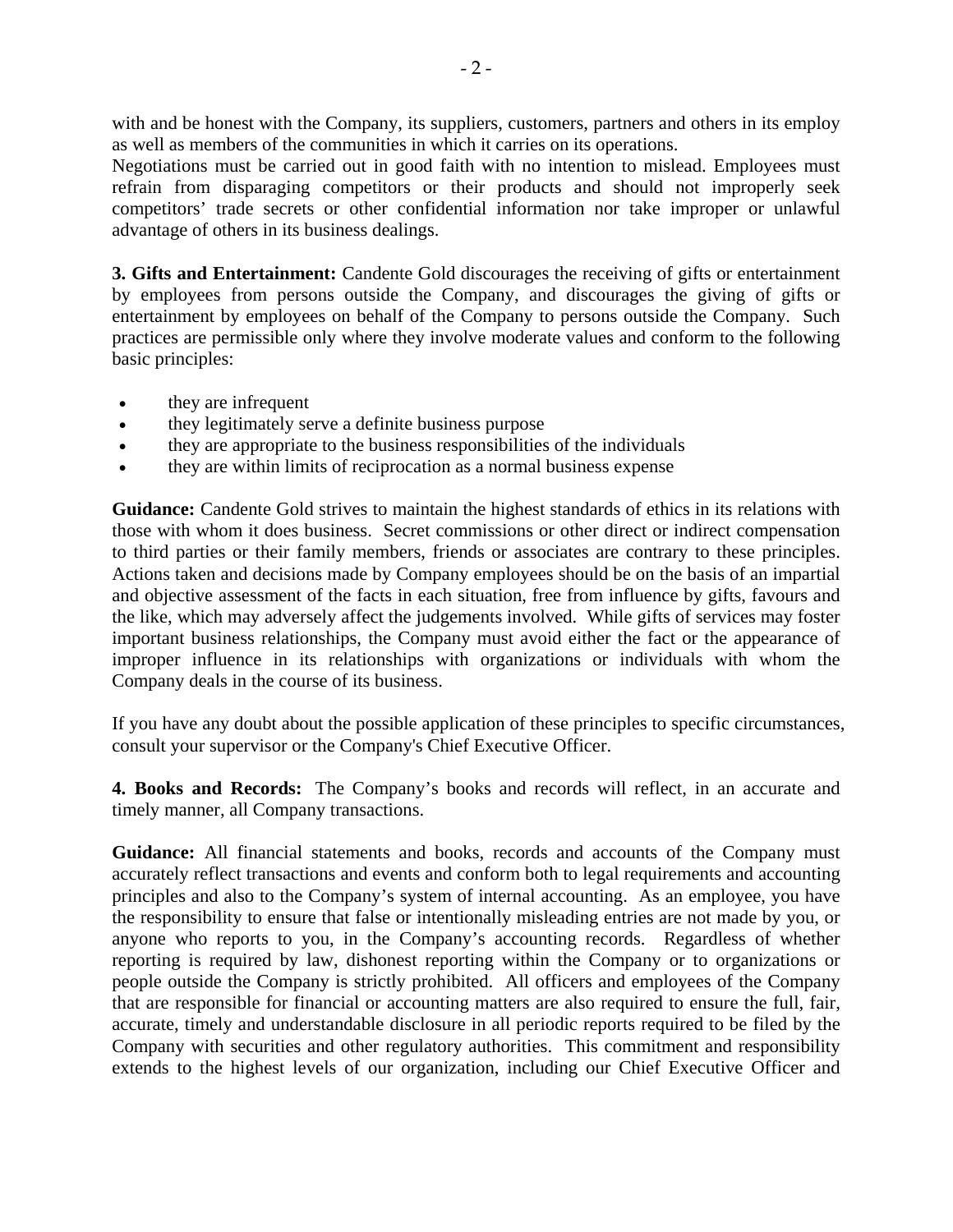Chief Financial Officer. Employees may submit concerns regarding questionable accounting and auditing matters, confidentially or anonymously, to the Chairman of the Audit Committee.

**5. Dealing with Public Officials:** All dealings between employees of the Company and public officials or other persons will be conducted in a manner that will not compromise the integrity or question the reputation of any public official or other person, the Company or its affiliates.

**Guidance:** Even the appearance of impropriety in dealing with public officials and others is not consistent with this principle. Participation, whether directly or indirectly, in any bribes, kickbacks, contributions or similar payments is also contrary to this principle, whether or not they might further the business interests of the Company.

**6. Improper Influence on Conduct of Audits:** Audits of the Company will be conducted free of improper influence on the auditors or the conduct of the auditors.

**Guidance:** Employees shall not influence, coerce, manipulate or mislead any internal auditor or any independent public or certified accountant engaged by the Company in the performance of an audit for the purpose of rendering the financial statements materially misleading.

Conduct with auditors must be carried out with honesty and integrity as it is with all other business relationships. Other conduct considered inappropriate includes offering or paying bribes, providing auditors with inaccurate or misleading legal analysis, threatening to cancel existing engagements if an auditor objects to accounting treatment, blackmailing or making physical threats.

**7. Conflict of Interest:** Employees will avoid all situations in which their personal interests conflict or might appear to conflict with their duties to the Company. Any potential conflict shall be reported to the Company.

**Guidance:** Employees should avoid acquiring interests or participating in any activities that would tend to:

- (1) deprive the Company of the time or attention required to perform their duties properly, or
- (2) create an obligation or distraction which would affect their judgement or ability to act solely in the Company's best interest, or
- (3) result in improper personal benefit to them or their family.

Opportunities which become available to an employee by reason of his or her job, position, or employment activities must be disclosed to the Company and be treated as belonging to the Company even if they arise outside of normal working hours.

**8. Outside Directorships:** Employees of the Company may not serve as directors of any outside business organization unless such service is specifically approved by senior management.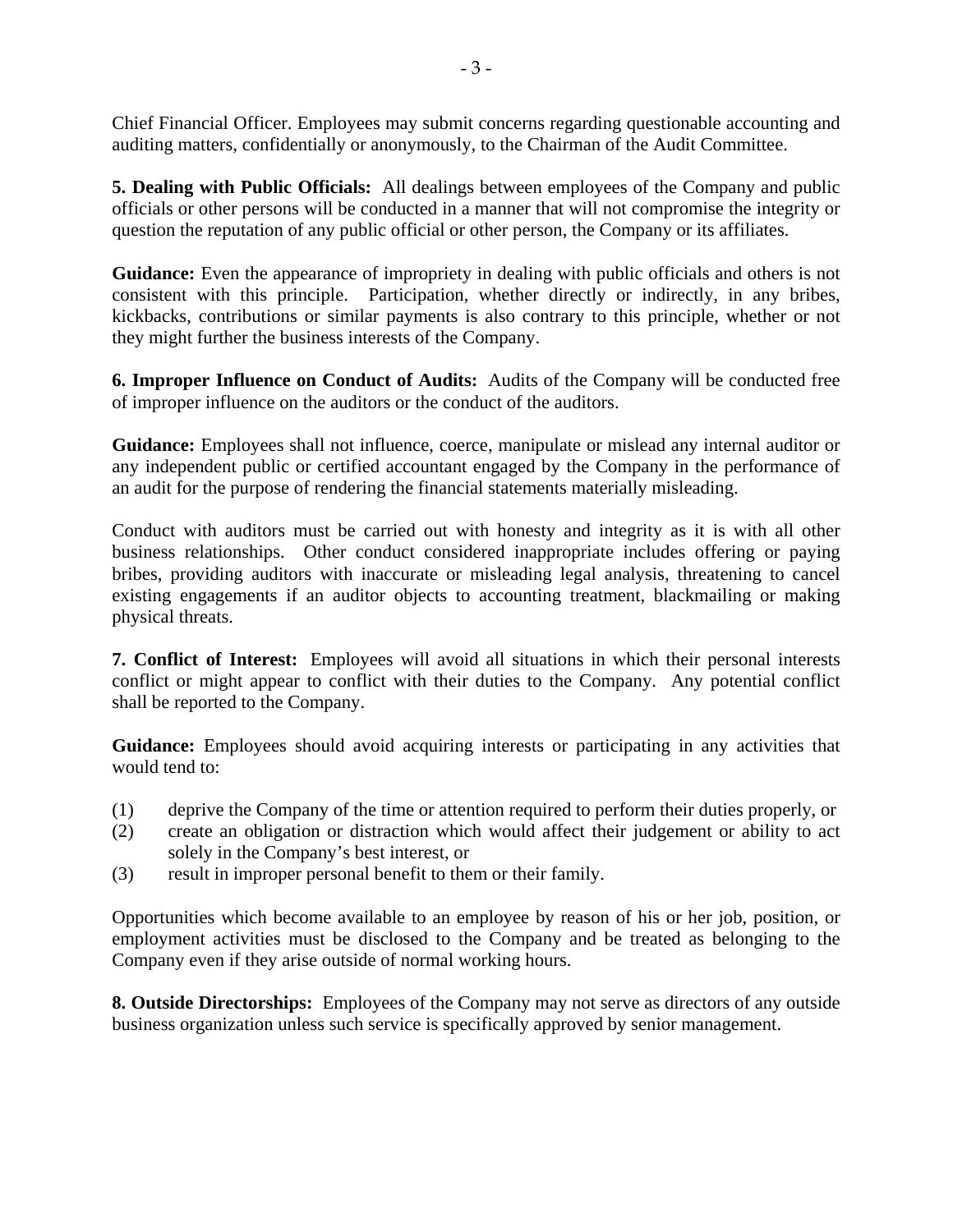**Guidance:** There are a number of factors and criteria that the Company will use in determining whether or not to approve an employee's request for an outside business directorship. Directorships in outside companies should satisfy a number of business considerations including:

- (1) furthering the interests of the Company;
- (2) not detracting in any material way from the employee's ability to fulfill his or her commitments to the Company; and
- (3) not raising the possibility of a conflict of interest.

When evaluating requests the Company will also take into consideration the time commitment and potential personal liabilities arising from the responsibilities associated with any particular outside directorship.

**9. Confidentiality:** Unless previously published, the Company's records, reports, papers, devices, processes, plans, methods and apparatus are considered by the Company to be secret and confidential and should not be revealed without proper authorization.

**Guidance**: Customers, employees, investors and the public should have such information about the Company as is necessary for them to judge adequately the Company and its activities. The Company believes that full and complete reporting to regulatory agencies and the provision only by properly authorized employees of the Company, of information required by the public constitute a responsible and workable approach to the interests of disclosure. However, the Company, except as required by law, should not disclose information which might impair its own competitive effectiveness or which might violate the private rights of employees, other individuals or institutions.

**10. Corporate Opportunities:** Employees owe a duty to the Company to advance its legitimate interests when the opportunity to do so arises.

**Guidance**: Employees are prohibited without the consent of the Board or Corporate Governance and Nominating Committee from:

- (1) taking for themselves opportunities that are discovered through the use of corporate property, information or their position,
- (2) using corporate property, information or their position for personal gain, and
- (3) competing with the Company directly or indirectly.

**11. Protection and Proper use of Company Assets:** Employees should protect the Company's assets and ensure their efficient use.

**Guidance:** All employees, officers and directors must use Company assets for legitimate business purposes. The Company and its employees will take steps to prevent theft, carelessness and any manner of waste that has a direct impact on the Company's profitability.

**12. Inside Information:** Inside information obtained as a result of an individual's employment with the Company will not be disclosed to others nor used for personal financial gain.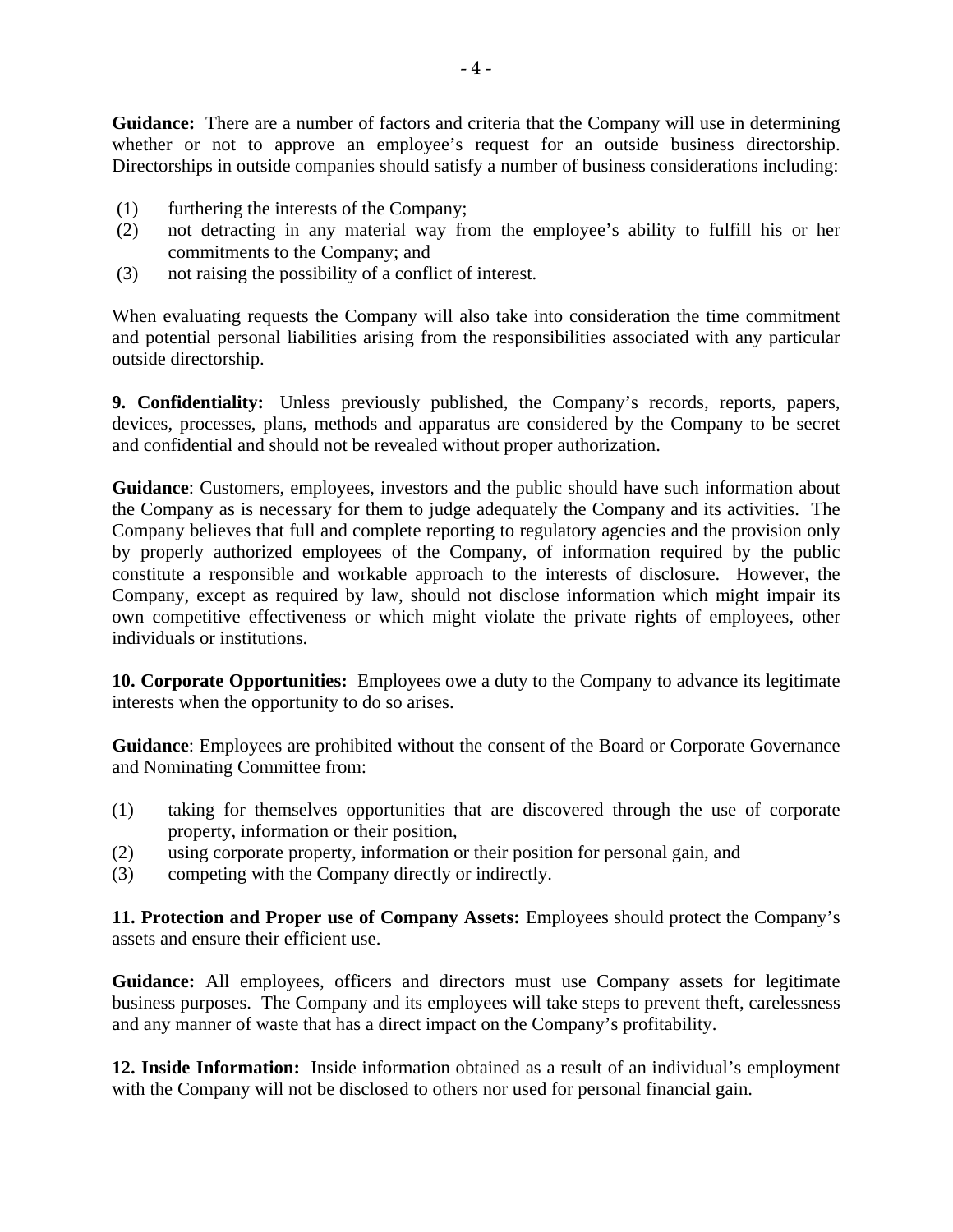Guidance: Employees may find themselves in violation of applicable securities laws if they misuse information not generally known to the public or if, while possessing specific confidential information, they either trade or induce others to trade in the Company's stock or in the stock of another corporation. Specific confidential information would include information concerning significant discoveries, sales or earnings figures, or information concerning major contracts, proposed acquisitions or mergers. Particular care must be exercised in connection with exploration, development and mining matters such as acquisitions, work programs, grades, tonnages, resources and/or reserves of properties owned or managed by the Company or in which it may be interested.

**13. Timely Disclosure:** The Company is committed to full, fair, accurate, timely and understandable disclosure in the reports and documents that the Company files with, or submits to, securities regulatory authorities and in other public communications made by the Company.

**14. Human Rights:** Candente Gold supports and promotes a work environment within which individuals are treated with respect, provided with equality of opportunity based on merit and kept free of all forms of discrimination.

**Guidance:** Discrimination should not be tolerated at any level of the Company or in any part of the employment relationship. This includes areas such as recruitment, promotion, training opportunities, salary, benefits and terminations. Employees will be treated as individuals and given opportunities based on merit and ability to do the work.

We will sustain an environment that encourages personal respect. Differences between individuals, such as in age, race, sex, religion and physical limitation, will be respected. Employees can expect to have their dignity honoured and their rights protected. Employees are entitled to freedom from sexual and all other forms of personal harassment.

**15. Reporting Obligations:** Compliance with Candente Gold policies protects all employees as well as the value of the Company's assets and operations and its reputation for acting properly. Identifying problems or violations to enable them to be quickly and properly resolved or to prevent them from escalating or recurring, benefits all workers and enhances the workplace for the betterment of all concerned.

**Guidance:** Employees have a duty to report violations of the Company's policies. Any employee making such a report is to be free from any concern about retaliatory consequences. Reprisals or intimidation of employees who draw attention to problems or violations will not be tolerated. Employees are encouraged to report their concerns in accordance with the Company's Whistleblower Policy.

**16. Accountability for Adherence to the Code:** Failure by any employee to comply with the laws or regulations governing the Company's business, this Code or any other Company policy or requirement may result in disciplinary action including termination and, if warranted, legal proceedings. All employees are required to cooperate in any internal investigations of misconduct.